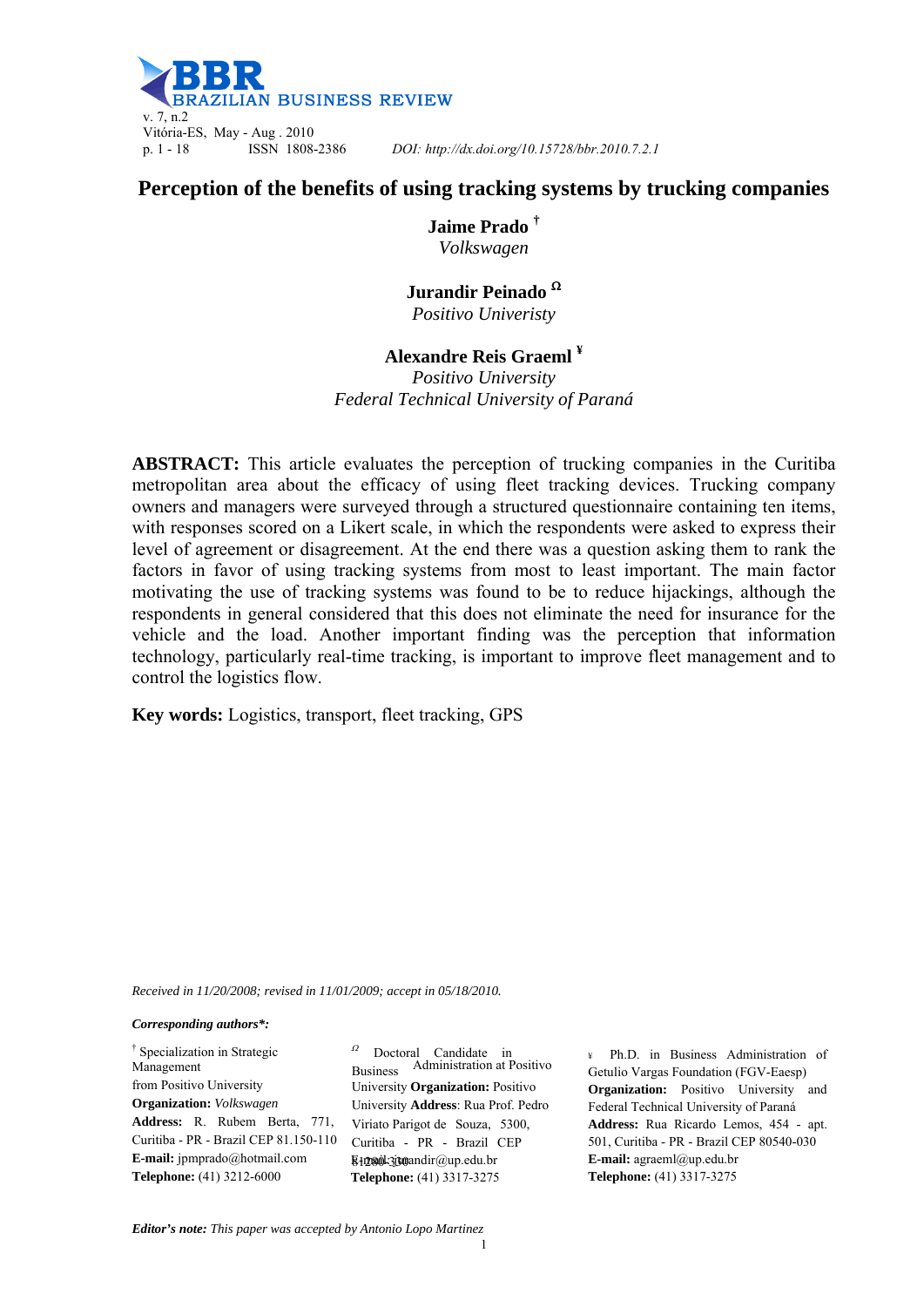#### **1. INTRODUCTION**

ransport plays a key role along the entire supply chain, because products are rarely manufactured and consumed in the same place. It is also a significant component of the costs incurred in most supply chains. Freight movement absorbs between one-third and two-thirds of logistics costs (Ballou, 2001; Nohara & Acevedo, 2005). According to Abrahão & Soares (2007) transport costs accounted for

60% of total logistics costs in Brazil in 2004, as shown in Figure 1. The composition is also subject to the effects of the economic situation. With the easing of interest rates in Brazil over the past two years (directly affecting inventory costs) and the increase in fuels prices, transport costs have become even more relevant in the composition of overall logistics costs.



Figure 1: Composition of logistics costs in Brazil Source: Abrahão & Soares, 2007, p. 2.

For Ballou (2001), transport operations typically receive considerable attention because of their importance and high cost. For this reason, nearly all industrial firms, no matter their size, have one or more managers specifically responsible for transport, whether this is done by the company's own fleet or by hiring outside trucking companies (BOWERSOX et al., 2006).

Among the most important current developments to improve transport activities is investment in information technology, to facilitate planning and control of the operation. Nevertheless, according to Nazário et al. (2000) even with modern technologies that permit exchanging information in real time, cargo transport continues being fundamental to attain the objective of logistics, which is to supply the right product, in the correct quantity, in the right place, at the right time and at the lowest possible cost. Trucks are the main means of cargo

## transport in Brazil.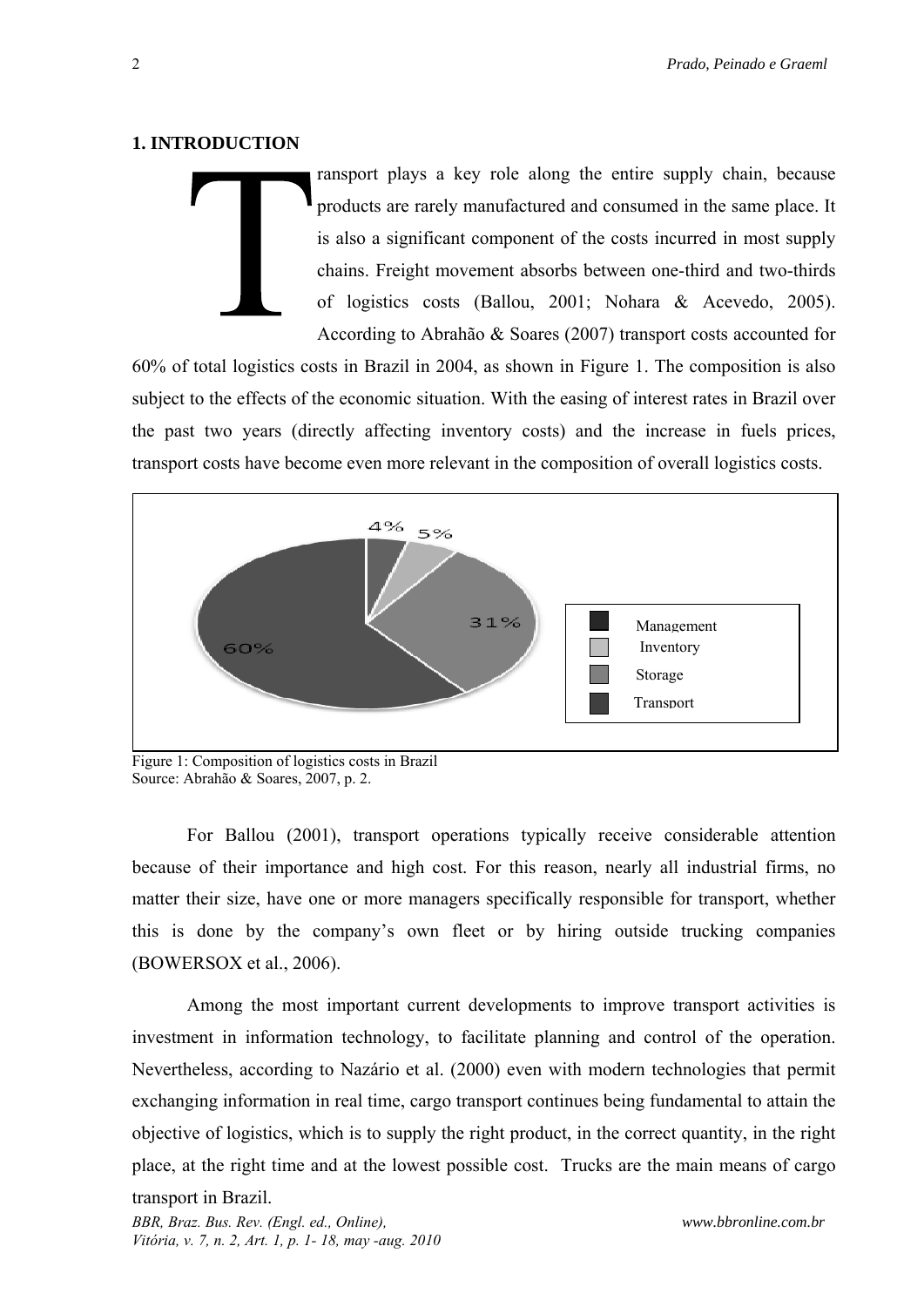This predominance dates to government programs in the 1950s and 60s to build highways and to encourage international auto and truck makers to establish factories in Brazil (Neves, 2005). Currently about 60% of the country's freight is carried by trucks (CNT, 2003). The continuing predominance of this mode of transport is mainly due to the lack of investment in railroads, waterways and coastal shipping.

In a recent article on the prices charged to haul freight, Hijjar (2008) stated these are largely determined freely by the market. Since competition is fierce, the margins are low (Lima, 2006). Managers of companies that ship products need to stay informed about the latest trends in the segment and compare the prices their companies pay against those charged by other logistics firms for the same type of service.

To remain competitive, trucking companies need to make substantial investments to reduce costs and increase efficiency. In the past 20 years, information technology (IT) has made a major contribution to enhance the efficiency of logistics services, generating significant returns on the investments made by trucking companies (Meinberg, 2001, Bouzon & Corrêa, 2006).

According to Bouzon & Corrêa (2006), IT is an essential resource for a modern company, because it permits reducing costs and even providing services that were previously unimaginable, thus generating competitive advantages. In the same vein, Vilardaga (2006) stresses that IT enables firms to change their *modus operandi*, bringing positive impacts on planning, execution and control of logistics, enabling trucking companies to reduce costs and raise their profit margins.

According to Oliveira et al. (2006), among the various technologies available to trucking companies, IT has the most significant impact, making it an essential tool to assure adequate performance. Therefore, the decisions of these companies' managers on the results of implementing new information technologies focus on the competitive edge they provide. Further according to these authors, this edge is directly related to the information quality, since precise and timely information permits rapid operational responses and increases the reliability of the provided services.

According to Nohara & Acevedo (2005), vehicle tracking is one of the most useful information technologies in the transportation industry, by allowing managers to optimize the movement of vehicles and increase security and efficiency. In general, each truck is equipped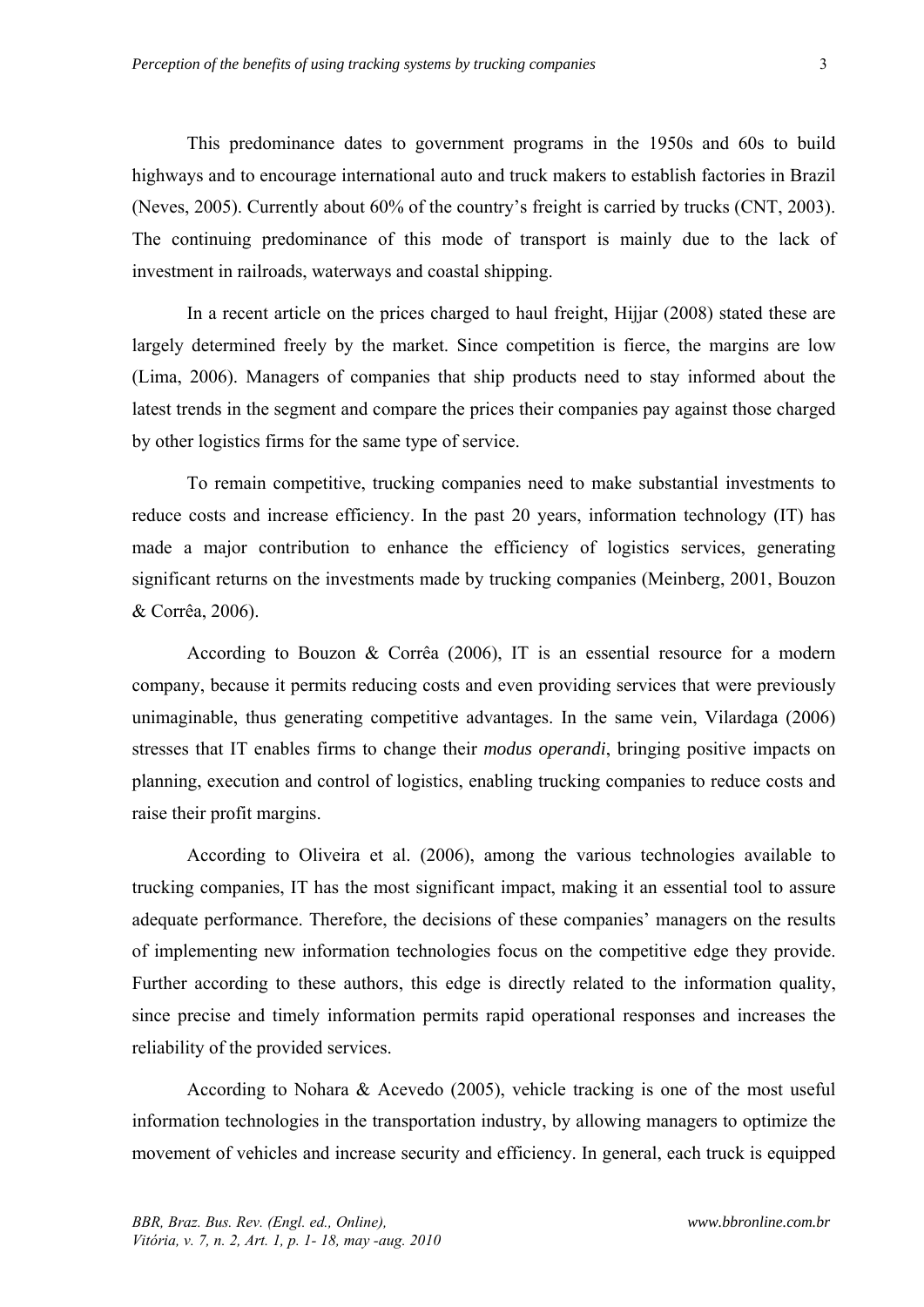4 *Prado, Peinado e Graeml*

with a GPS (global positioning system) receiver and a transmitter that permits exchanging messages between the vehicle and a control center.

Besides geographic location (latitude and longitude), the GPS device can accurately determine the truck's speed. Tracking systems generally allow around-the-clock satellite monitoring. The precision of the GPS receiver can vary depending on the equipment quality, from the tens of meters down to the centimeter range (Akabane & Nunes, 2004).

According to the authors, GPS systems substantially improve the reliability and security of logistics operations, since they permit making route corrections and detecting any unusual stops or deviation from the planned route.

This allows reacting to last-minute changes in plans at minimal cost, making the service more flexible. Besides this, the speedy detection of anything abnormal in cargo movement can keep a simple logistics error from turning into a major problem (Corrêa et al., 2005). Another big advantage of tracking systems is the ability of trucking companies to provide their customers – cargo owners – with real-time information on the progress and estimated time of arrival of their loads, a necessity for just-in-time (JIT) production systems.

As can be seen, transport has a standout position among supply chain logistics activities, making it important to invest continuously in methods to improve its control and management to make it more effective. Information technology thus provides a wide array of tools that help improve management of transport in general, among which vehicle tracking deserves special attention.

This article presents the results of a survey conducted among trucking companies in the metropolitan area of Curitiba, the capital of the southern Brazilian state of Paraná, on their perception of current vehicle tracking technologies, to identify their real contribution to improving operational performance.

The aspects considered are: route control; fleet management; logistics coordination; elimination of the need for insurance; reduction of insurance cost; driver safety; and ability to offer higher-value service to customers.

A survey of this type is justified from a practical standpoint by the possibility of disseminating the potential of this technology to other trucking companies and logistics service providers if the respondents consider it to be effective, considering that it is a tool readily available in the market, nowadays.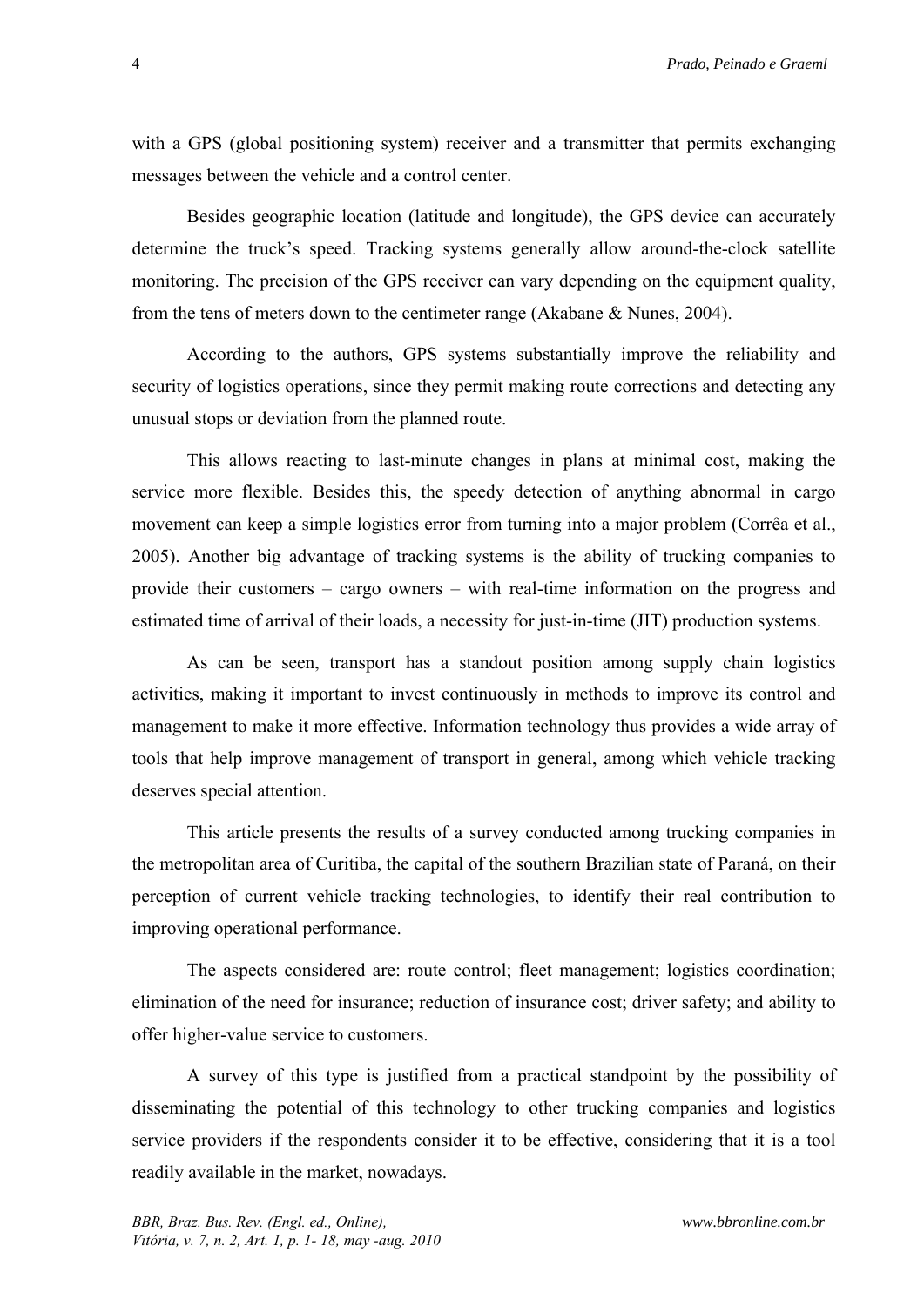On the other side of the coin, any negative perceptions can provide valuable input to allow improving the service, and hence serve as a guide to vehicle tracking service providers in their investment decisions. Although there is a substantial literature on logistics and transport management, both from an academic and practical business perspective, there are few such scientific studies in Brazil on the contribution of vehicle and cargo tracking systems, especially from the user's viewpoint. This work contributes to reduce this lack of knowledge.

We should stress that this study was not designed to assess the management or service quality of the surveyed trucking firms. Our aim was to identify the perception of trucking company owners and managers about the quality and usefulness of tracking systems in allowing them to meet their business objectives.

This article is divided into five sections including this introduction. The next section discusses some previous studies on the theme. The third section then explains the methodology utilized, and the fourth section presents and discusses the results. The fifth section contains our final considerations, some limitations of this study and suggestions for further research.

#### **2. THEORETICAL FRAMEWORK**

Based on an extensive study of a large Brazilian trucking company, Aguilera et al. (2003) concluded that vehicle monitoring and tracking systems were adopted mainly because of concern over the increasing number of cargo robberies, as a way to improve risk management.

In a similar study, Malinverni (2005) found that the utilization of tracking systems in Brazil, unlike in many other countries, evolved mainly because of concerns over hijackings. Likewise, Moura & Hamacher (2004) found that tracking systems are mainly used in Brazil to minimize cargo/vehicle robbery and thus lower vehicle and freight insurance costs. Because of the prevalence of hijackings in the country, trucking firms, cargo owners and insurance companies see tracking systems as a significant new technology to reduce losses (Malinverni, 2005; Cardoso, 2001).

According to a report from a special congressional investigating committee impaneled to examine cargo robbery, transport companies suffered losses of roughly R\$ 700 million in 2001 (CNT, 2003). Further according to CNT (2003), between 2001 and 2003, over 200 firms went bankrupt due to problems generated by cargo robbery, and in 2003 alone there were more than 11,000 truck hijackings in the country.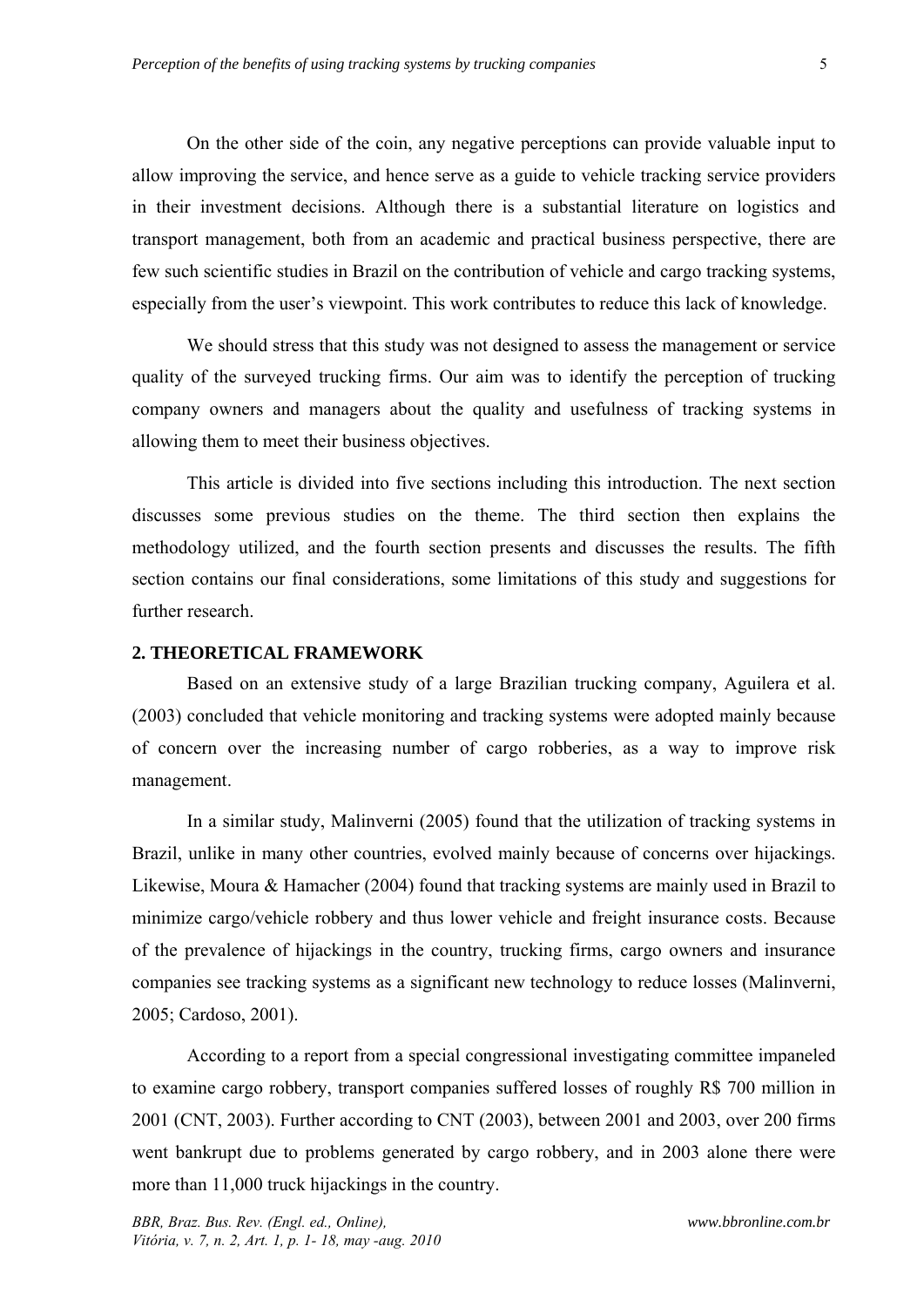In an article published in one of the main Brazilian trucking industry magazines, Giopato (2005) stated that one of the ways found by trucking companies as well as independent owner-operators was to equip their vehicles with tracking devices. Further according to the article, insurers consider these systems when setting the premiums charged on vehicle and cargo insurance. It is evident, then, that the introduction of tracking systems in Brazil was promoted mainly by concerns over robbery, unlike in many other countries, where improvement of logistics processes was the determining factor.

But even though security is the fundamental factor for investing in tracking systems, Brazilian truck owners and operators have enjoyed other benefits. In a field study of nine trucking companies in the Campinas and São Paulo metropolitan areas, Belizário et al. (2002) found intensive use of information technology. The study focused on large companies, those with over 450 trucks, 1000 employees and annual revenue of at least R\$ 50 million. All of these firms had tracking systems and monitoring centers.

A similar study by Akabane & Nunes (2004) concluded that satellite tracking and communication systems, because of the greater connectivity and visibility, allowed client companies to control their inventories and schedule distribution and production more efficiently, essential advantages for companies working with a JIT strategy.

The systems allowed trucks to be redistributed or diverted in cases of unexpected shifts in demand or production problems. Kilpala et al. (2006) studied the type and level of IT use by logistics service providers in Finland, Norway and Sweden. They concluded that although there were important differences in the information technology adopted by the various firms in each of these countries, GPS was uniformly used in all three countries.

Oliveira et al. (2002) presented an interesting study in which they applied multicriteria analysis to select actions to improve supply chain management, seeking to reduce or eliminate the most common logistics problems.

The study assessed the importance of 25 criteria in function of three aspects: cost, return on investment and efficacy. Of these 25 criteria, the implementation of a GPS tracking system was the second most important, behind only the criterion that guides the periodic report (ideally twice a day) of industrial production in the materials requirement planning (MRP) system.

*BBR, Braz. Bus. Rev. (Engl. ed., Online), Vitória, v. 7, n. 2, Art. 1, p. 1- 18, may -aug. 2010 www.bbronline.com.br*  The study found that the return obtained from tracking systems could be as high as three times the initial capital outlay. According to May (2006), many companies when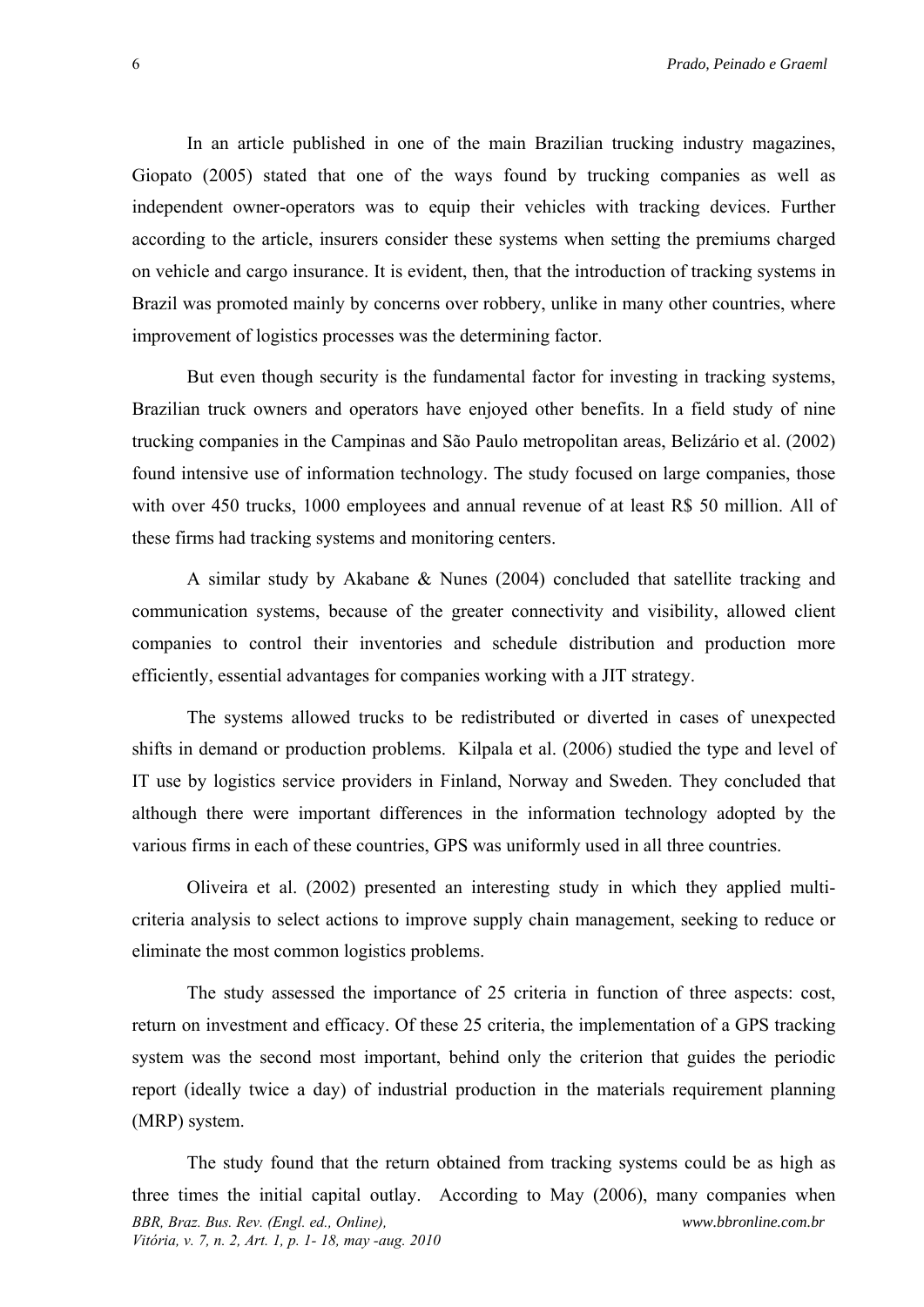analyzing whether or not to adopt a GPS system only consider the return on the investment. But this is difficult to pin down, because unlike other outlays, such as to buy tires, the benefits of a tracking system include many less tangible factors, which are hard to measure. Macohin et al*.* (2003) presented a survey of the new competitive factors among Brazilian trucking companies.

They provided respondents with a checklist containing 160 items, divided into six main groups. GPS tracking was considered an important competitive factor related to six of these items. In the next section, we discuss the methodology, to allow a better understanding of the obtained results.

## **3. METHODOLOGY**

The survey was based on a questionnaire containing ten questions, scored on a Likert scale, to be answered exclusively by owners or managers of firms with tracking systems installed on at least six trucks, along with a question allowing the respondents to rank the reasons for using or not using such systems, which could be answered both by users and nonusers.

We chose transport companies with fleets consisting of light-duty, medium-duty, semi-heavy-duty and extra-heavy-duty trucks. We classified the firms into small (up to five trucks), medium (from six to thirty trucks) and large (more than thirty trucks), according to the criterion generally used in Brazil by truck dealerships.

We chose the firms to be approached in the survey from among the customers and prospective customers of a truck dealership located in the city of Curitiba. We first made telephone contacts with the person in charge of each firm to invite them to participate in the study. We then sent the questionnaire by e-mail to those who expressed willingness to participate.

Of the 51 questionnaires sent, 21 were answered within a month. We then sent a follow-up message to the firms that had not responded, but only obtained three more responses, a disappointing result. So we decided to print hard copies of the questionnaires and personally visit the companies. This resulted in a further 21 responses, for a total of 45 questionnaires answered. Mainly because of the decision to visit the firms, the data gathering period wound up taking six months instead of the 45 days originally planned, from August 2007 to February 2008.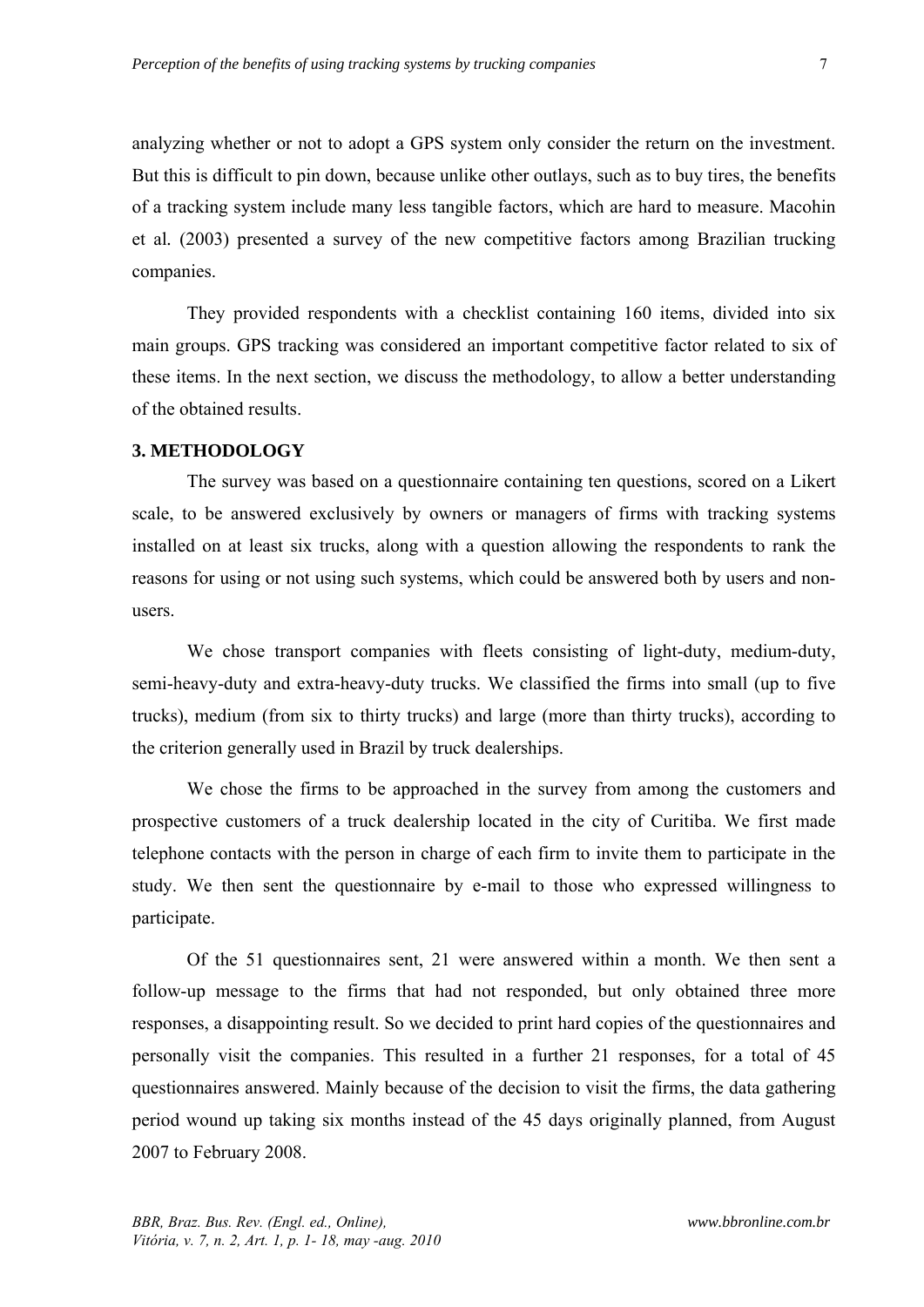The final response rate (45 of the 51 companies originally approached) was good. The main reasons for the good response rate were the previous relationship between the interview subjects and one of the authors, who works for the truck dealership mentioned above, and the persistence to pay personal visits to the firms that had not answered the electronic version of e questionnaire.

The items on the questionnaire were formulated to allow for the identification of the level of perceived contribution of the use of fleet tracking system to improve logistics processes.

The items covered the following aspects: route control to avoid deviations by the driver; fleet control and management; logistics coordination; elimination of the need to contract insurance; reduction of insurance costs; security against theft of the cargo and/or truck; driver safety; and added value services to clients. Chart 1 below presents the items on the questionnaire. The respondents had to choose from among the following responses on questions 1 to 10: "strongly agree", "agree", "neutral", "disagree" and "strongly disagree". The final question asked them to rank the various aspects in order of importance.

| <b>Preliminary questions</b>                                                                                                                                                                                                    |
|---------------------------------------------------------------------------------------------------------------------------------------------------------------------------------------------------------------------------------|
| Respondent's position:                                                                                                                                                                                                          |
| Supplier of the tracking system (if used):                                                                                                                                                                                      |
| <b>Likert scale items</b>                                                                                                                                                                                                       |
| If your company uses a tracking system, for each of the following statements please indicate your level                                                                                                                         |
| of agreement or disagreement:                                                                                                                                                                                                   |
| We use tracking devices on our trucks because the insurer gives us a discount on the premium.<br>$\mathbf{1}$ .                                                                                                                 |
| Our company was worried about the possibility of drivers deviating from their routes for personal<br>2.<br>reasons.                                                                                                             |
| Using the tracking system means we can forgo insurance against robberies, which provides savings.<br>3 <sub>1</sub><br>Knowing the load's exact location enables better coordination of deliveries with other activities.<br>4. |
| 5.<br>Our clients require (or prefer) to have their products carried by trucks equipped with tracking<br>devices.                                                                                                               |
| The tracking system helps us control and manage our fleet.<br>6.                                                                                                                                                                |
| We use the tracking system to keep our trucks from being hijacked.<br>7.                                                                                                                                                        |
| 8.<br>Tracking allows us to add more value to our services, so we can charge more.                                                                                                                                              |
| 9.<br>Our drivers feel safer working with a tracking system on board of the trucks.                                                                                                                                             |
| The tracking systems available in the market today are very efficient.<br>10.                                                                                                                                                   |
| Degree of importance item                                                                                                                                                                                                       |
| 11. Even if your firm does not use tracking devices, please rank the factors that in your opinion justify the<br>use of cargo tracking systems, from the most important $(1)$ to the least important.                           |
| ) route control, to avoid deviations by the driver                                                                                                                                                                              |
| ) fleet control and management                                                                                                                                                                                                  |
| ) logistics coordination                                                                                                                                                                                                        |
| ) elimination of the need for insurance                                                                                                                                                                                         |
| ) reduction of insurance cost                                                                                                                                                                                                   |
| ) security against losing the cargo and/or truck to thieves                                                                                                                                                                     |
| ) safety for the driver                                                                                                                                                                                                         |
| service with greater value for clients                                                                                                                                                                                          |
| <b>CHART 1 - QUESTIONS ANSWERED BY THE SURVEY PARTICIPANTS</b>                                                                                                                                                                  |
| Source: Authors.                                                                                                                                                                                                                |

*BBR, Braz. Bus. Rev. (Engl. ed., Online), Vitória, v. 7, n. 2, Art. 1, p. 1- 18, may -aug. 2010*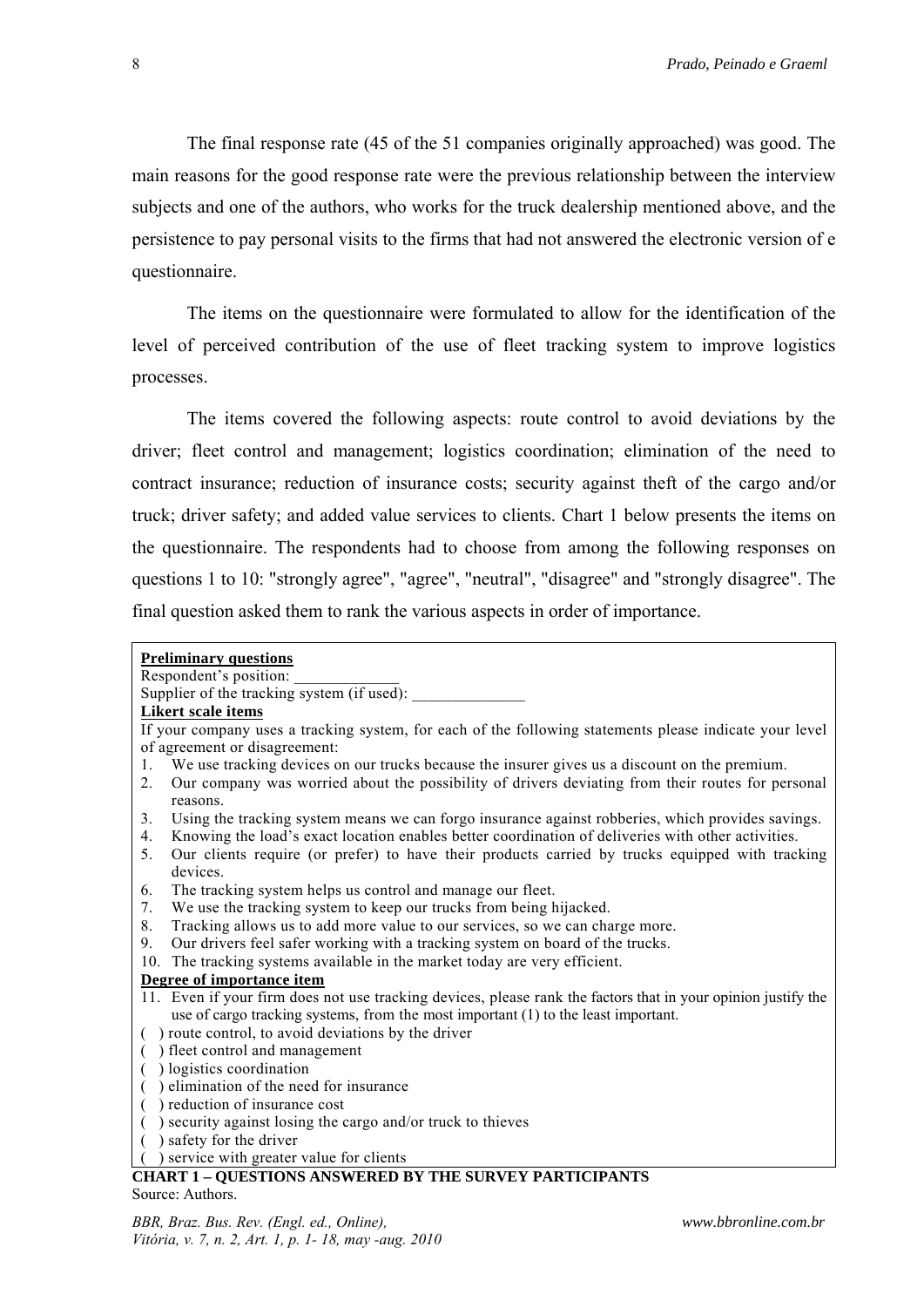#### **4. ANALYSIS OF THE RESULTS**

The sample consisted of companies of all sizes. Chart 2 below shows the composition according to fleet size.

Up to 5 vehicles (small): 8 companies 6 to 30 vehicles (medium): 24 companies More than 30 vehicles (large): 13 companies

 **CHART 2 – COMPOSITION OF THE SAMPLE ACCORDING TO FLEET SIZE**  Source: Authors.

Among the respondents, twelve were the firms`' owners, four were directors, fourteen were maintenance managers, four were fleet managers and eleven occupied other positions, most of whose job titles related to logistics. Hence, all of the respondents were in a position to provide well-informed answers to the questionnaire's items. Only five of the companies stated that they had not yet implemented tracking systems.

This shows that the technology is widely spread. We analyzed whether the choice not to use the technology was in some way associated with firm size, based on the premise that smaller companies have less capital to invest in more sophisticated technologies.

We found that the non-user companies were all either rated as small (one) or mediumsized (four), the largest of which had eleven trucks. This indicates that size possibly does have an influence on the issue. All the same, seven of the eight small firms (with up to five trucks) already used a tracking system, indicating that these systems are not beyond their reach. Chart 3 below presents the suppliers of the tracking systems used by the surveyed trucking companies.

| <b>Equipment supplier</b> | Number of companies that use the system |
|---------------------------|-----------------------------------------|
| Autotrac                  | $12(30\%)$                              |
| Sascar                    | 10(25%)                                 |
| Jabur Sat                 | $5(12,5\%)$                             |
| Control Loc               | $4(10\%)$                               |
| Rodosis                   | $3(7,5\%)$                              |
| Lo Jack                   | $3(7,5\%)$                              |

**CHART 3 – SUPPLIERS OF TRACKING SYSTEMS AND PERCENTAGE OF USE BY THE SAMPLED COMPANIES** 

Source: Authors.

Note 1: Some companies use more than one supplier.

Note 2: Ten other suppliers were cited only once each and are not listed here.

We first tallied the responses to the five alternatives: "strongly agree", "agree", "neutral", "disagree" and "strongly disagree". Chart 4 shows the frequency of each of these responses for items 1 to 10.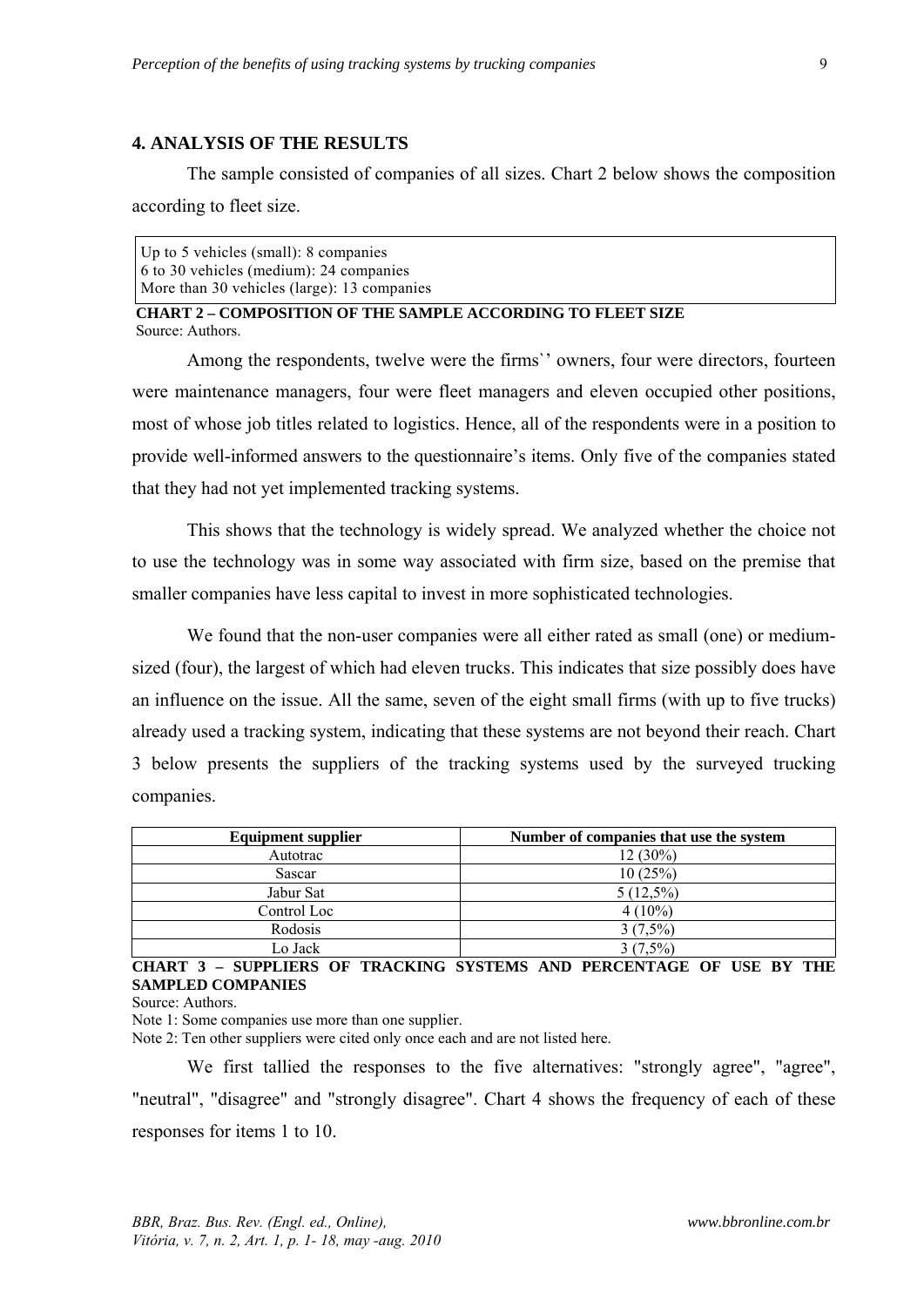| Item                  |    |    |    |           |             |    |    |    |         |  |
|-----------------------|----|----|----|-----------|-------------|----|----|----|---------|--|
| Strongly agree (5)    |    |    |    | ∠⊥        | $\sim$<br>- | 19 | 14 |    |         |  |
| Agree $(4)$           | ۱Q | 10 |    | $10^{-1}$ | 1 Q         | 16 | 20 | 14 | ◠<br>41 |  |
| Neutral $(3)$         |    |    |    |           |             |    |    | 10 |         |  |
| Disagree $(2)$        |    |    | 20 |           |             |    |    |    |         |  |
| Strongly disagree (1) |    |    |    |           |             |    |    |    |         |  |

**CHART 4 – RESPONSES OBTAINED TO ITEMS 1 TO 10**  Source: Authors

We then assigned a score to each of the responses, from 5 for "strongly agree", 4 for "agree" and so on, down to 1 for "strongly disagree". The loosening of the methodological rigor (conversion of ordinal into scalar measurements) by this scoring scheme is often used in scientific studies based on Likert scales. This permitted calculating the mean and standard deviation of each response.

As can be seen in Chart 5, items with average scores above 3 indicate a tendency of the respondents to agree with the statement, while averages below 3 reflect a tendency to disagree. Although the distribution of responses is far from normal (something that is practically impossible when using a Likert scale, especially a five point one), the sample size is large enough to apply Student's t-statistic to calculate the confidence intervals for the mean of the responses.

| <b>Item</b>         |      |      |      |      | ັ    |           |      |      |      | 10       |
|---------------------|------|------|------|------|------|-----------|------|------|------|----------|
| Mean                | 3.38 | 3.53 | 2.18 | 4.45 | 4.03 | 4.33      | 4.15 | 3.13 | 3.73 | 3.18     |
| Standard eviation   | .10  |      | 0.96 | 0.64 | 0.83 | 0.76      | 0.80 | 1.07 | 0.93 | 1.01     |
|                     | 3.02 | 3.16 | 1.87 | 4.25 | 76   | $4.08$ to | 3.89 | 2.78 | 3.43 | 2.85     |
| Confidence interval | to   | to   | to   | to   | to   | 4.57      | to   | to   | to   | to $3.5$ |
|                     | 3.73 | 3.89 | 2.48 | 4.65 | 4.29 |           | 4.41 | 3.47 | 4.02 |          |

#### **CHART 5 – RESPONSES TO ITEMS 1 TO 10**

Source: Authors

Note 1:  $\alpha = 0.05$ .

Note 2: For items 8 and 10 the center of the scale (3.0) lies within the confidence interval, preventing inferences about general agreement or disagreement of the respondents about these statements.

**Analysis of items 1 and 2:** "We use tracking devices on our trucks because the insurer gives us a discount on the premium" and "My company was worried about the possibility of drivers deviating from their routes for personal reasons".

The majority of the respondents "agreed" with these statements. However, few agreed strongly, indicating these are not issues that users of tracking systems believe to be highly important. These responses are broadly similar to those found by Malinverni (2005), Cardoso (2001) and Moura & Hamacher (2004), whose works were discussed above.

The fact that insurance underwriters are requiring the use of tracking systems, or at least giving discounts on coverage for firms that use them, evidences the belief that these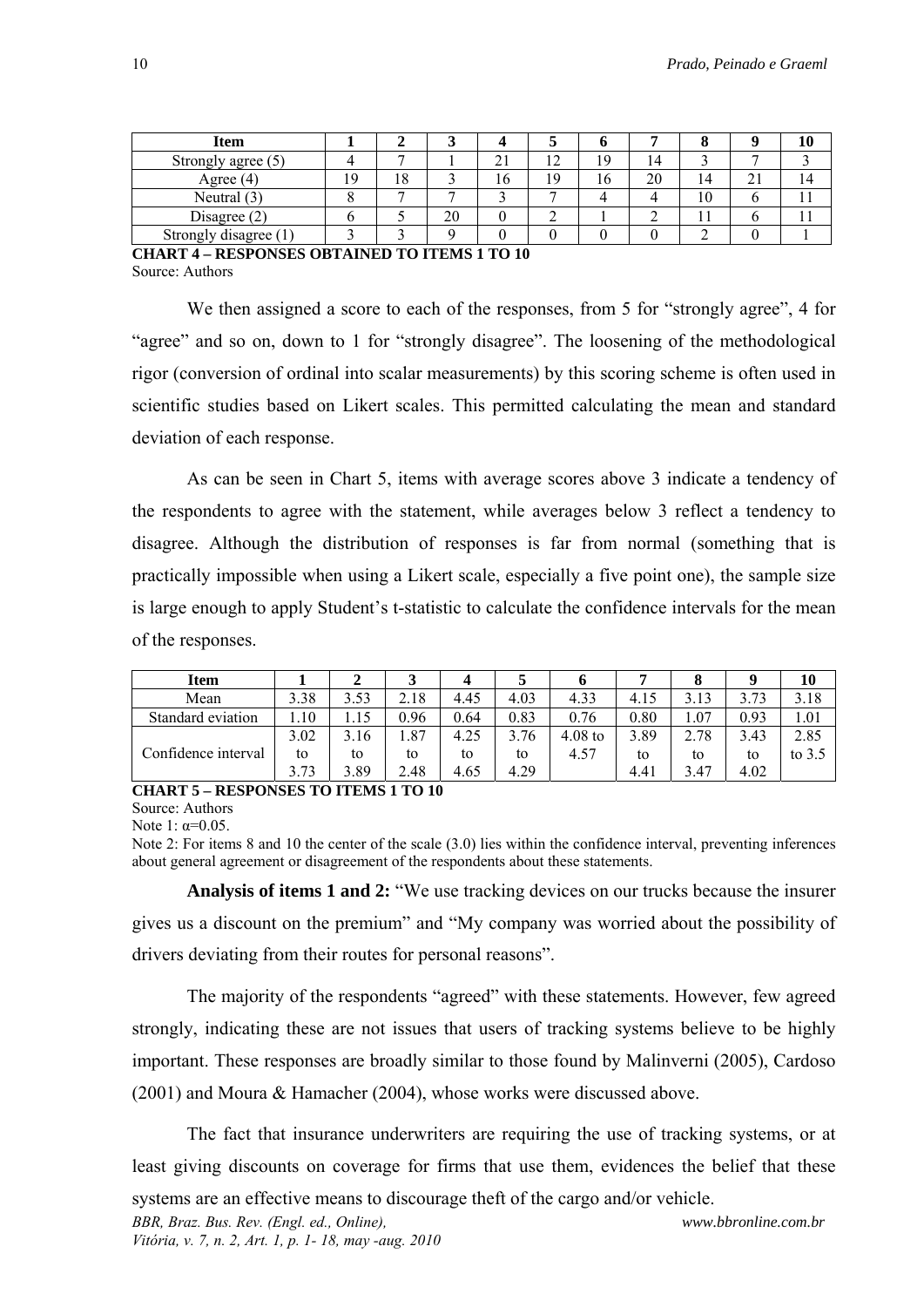The respondents also believe the systems discourage their drivers from deviating from the planned route for personal reasons, such as to visit relatives or friends, and from stopping at roadside bars and nightclubs along the way. This result also agrees with the finding of Akabane & Nunes (2004) with respect to the precision of locating trucks equipped with tracking devices.

**Analysis of item 3:** "Using the tracking system means we can forgo insurance against robberies, which provides savings". The majority of the respondents "disagreed" or "strongly disagreed" with this statement. Only one participant fully agreed, leading to the assumption the company had decided to drop insurance coverage after contracting the tracking service.

This result strengthens that of the first item, indicating that the use of tracking systems often occurs at the behest of insurers (Moura & Hamacher, 2004), which naturally would not urge their use if they believed this would eliminate the need for freight insurance altogether.

**Analysis of items 4 and 6:** "Knowing the load's exact location enables better coordination of deliveries with other activities" and "The tracking system helps us control and manage our fleet". The majority of the respondents "strongly agreed" or "agreed" with these two statements. Only one respondent indicated disagreement with the sixth item and none strongly disagreed with either of them.

This result indicates that the respondents believe tracking systems are able to improve their logistics processes and management, corroborating the increasing importance of such systems to improve the performance of logistics systems. This fact has also been noted by various of the authors mentioned in the literature review (Oliveira et al., 2002; Macohin et al*.*, 2003; Akabane & Nunes, 2004).

**Analysis of items 7 and 9:** "We use the tracking system to keep our trucks from being hijacked" and "Our drivers feel safer working with a tracking system on board of their trucks". The responses to these two items show that most participants "agreed" or "strongly agreed" with these statements as well. None of them "strongly disagreed" with these two statements.

This result also strengthens that of the first item, because it shows that the respondents – like insurers – believe tracking systems are effective at preventing hijackings, with theft of the load and/or the truck. Prevention of hijacking is an important reason in Brazil for installing tracking devices, as found by several authors (Cardoso, 2001; Aguilera et al., 2003;

Malinverni, 2005; Giopato, 2005).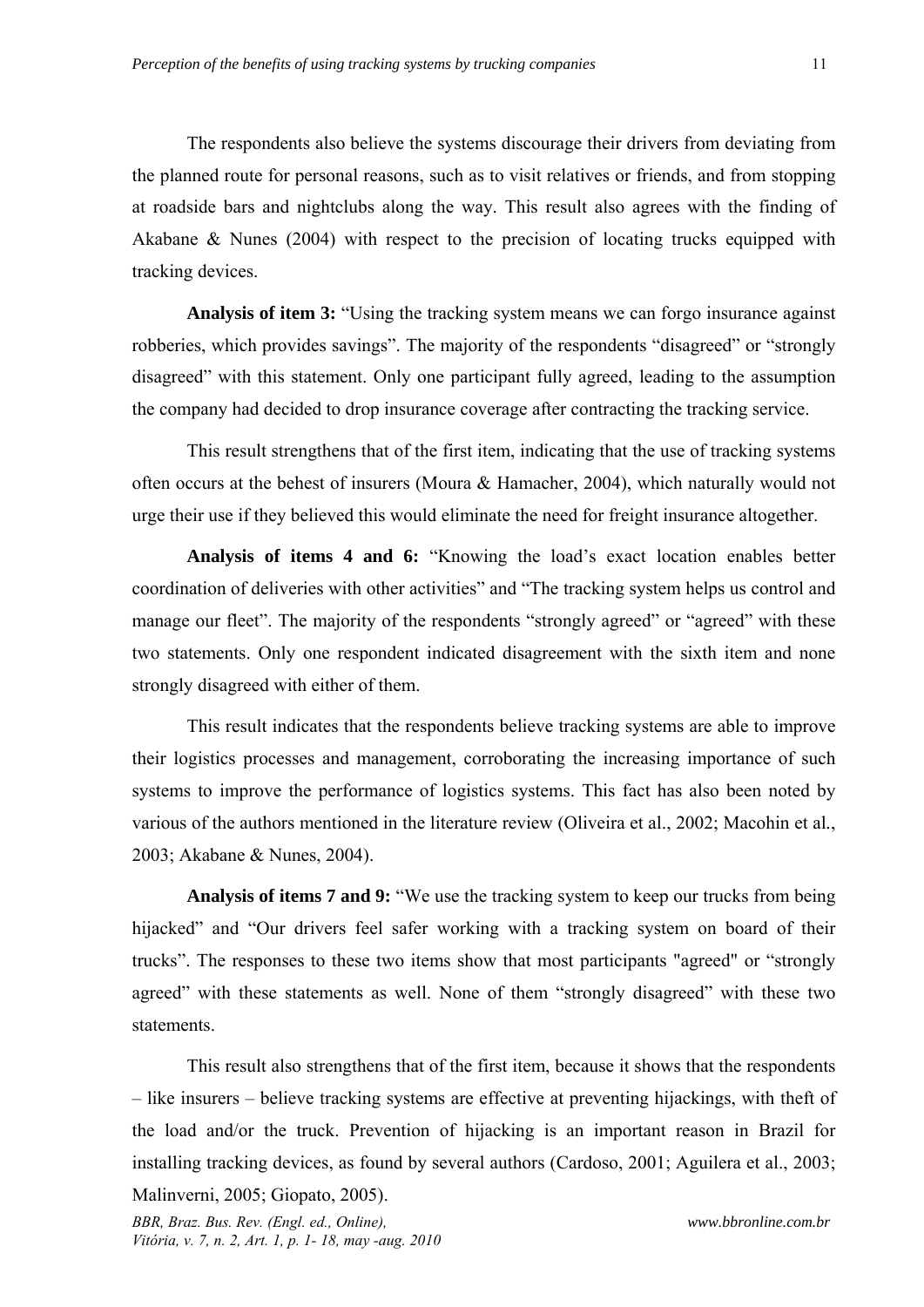**Analysis of items 5 and 8:** "Our clients require (or prefer) to have their products carried by trucks equipped with tracking devices" and "Tracking allows us to add more value to our services, so we can charge more". The analysis of the responses to these items shows that in the respondents' opinion, clients want to hire trucking companies that have tracking systems. But the opinions were divided over whether this allows charging more for the service, since sixteen respondents "agreed" or "strongly agreed" and thirteen "disagreed" or "strongly disagreed" with the statement in item 8 (while ten were neutral).

This corroborates the observations about the setting of freight rates in the trucking market made by Hijjar (2008) and Lima (2006), namely that competition is fierce and margins are narrow. The great dispersion of responses caused the confidence interval about the mean to include the central point on the scale (3.0), which does not permit inferring the predominance of either disagreement or agreement with the statement (see Chart 5).

To a certain degree these results are in line with our expectations, based on the findings reported in the literature review section. In the first place, the practice of giving discounts on cargo insurance by underwriters (Moura & Hamacher, 2004) when the cargo owner contracts carriers that have a fleet tracking system explains the result obtained for the fifth item.

Second, the use of tracking devices by trucking companies has become a commodity, which justifies the result on the eighth item. As Slack (1999) explained in a generic way, having a tracking system may at first have been an "order winner", but it soon became a "qualifier" after these systems became common and expected in the market.

**Analysis of item 10:** "The tracking systems available in the market today are very efficient". The opinions on this item were also mixed: seventeen respondents "agreed" or "strongly agreed" with the statement, but eleven were neutral and twelve "disagreed" or "strongly disagreed".

This result reveals something interesting, and to a certain extent not envisioned when we prepared the questionnaire. In this case the dispersion of responses also caused the central point of the scale (3.0) to fall within the confidence interval, preventing inferences on general agreement or disagreement with the statement (see Chart 5).

Perhaps the most surprising aspect is that the respondents in general agreed, in some cases strongly (see the responses to items 4 to 7, for which there was practically no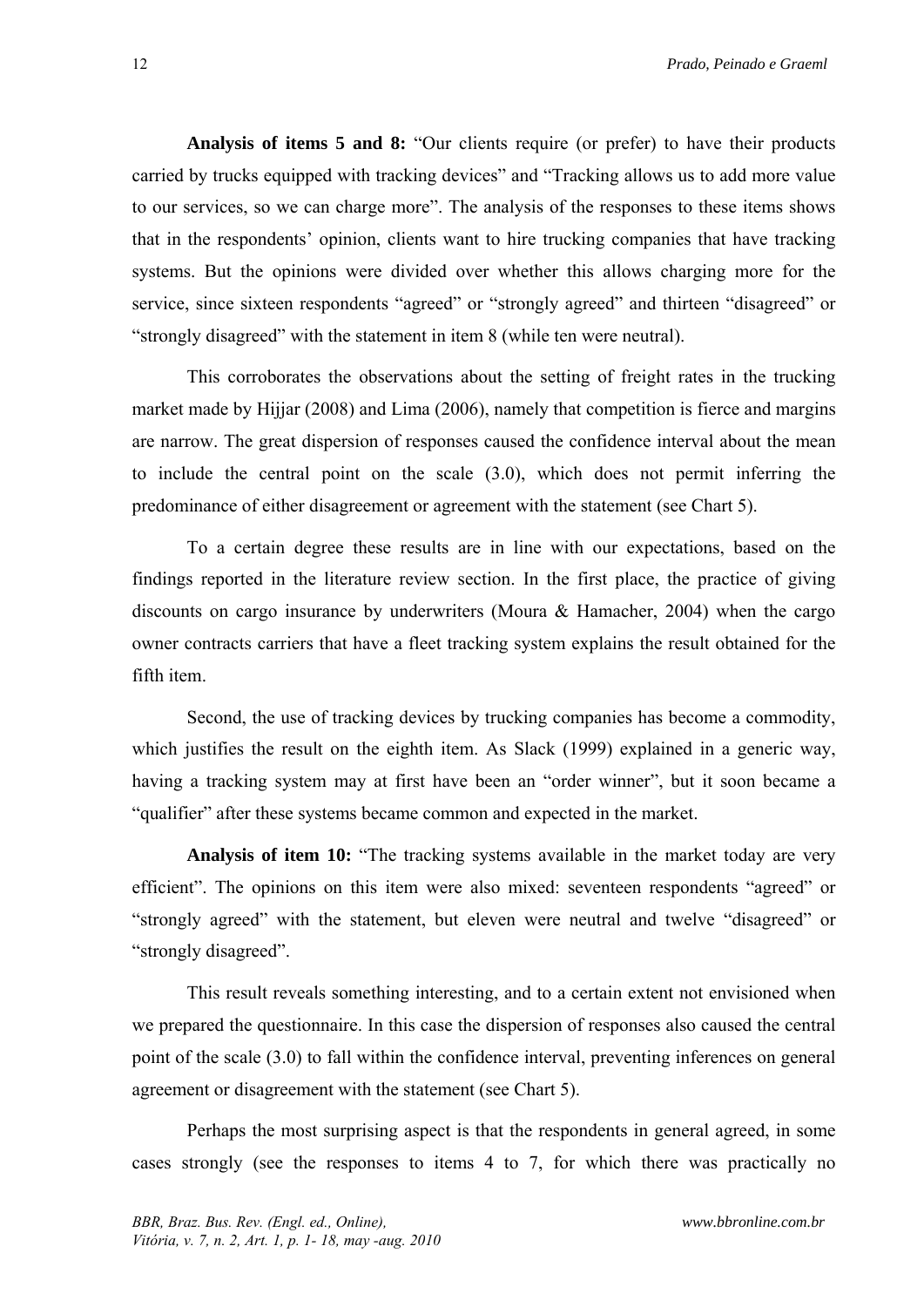disagreement), with statements that emphasized the benefits brought by cargo tracking, but this was not reflected in the perception of the quality of the solutions.

This apparent paradox needs further study. It is possible that there is some relation between the equipment supplier, or the type of system, and the perception of unsatisfactory quality. This might also result from inadequate training of users, not allowing them to take full advantage of all the resources available. Another possible explanation is deficient logistics processes by the trucking companies, even though the systems provide good information. Figure 2 below graphically represents the information on the level of agreement with the ten items on the Likert scale presented in Chart 4 and discussed in this section.



Figure 2: Responses obtained Source: Authors

On the whole surveyed companies were favorable to the use of tracking systems. The number of favorable responses was greater than the unfavorable ones for all items except the third. Consensus was particularly strong regarding better coordination of deliveries with other activities (item 4), the requirement (or preference) of clients for trucks equipped with tracking devices (item 5), the possibility of more effectively controlling and managing the fleet (item 6) and the prevention of hijackings (item 7).

The last item on the questionnaire was prepared to permit an analysis of the relative degree of importance of eight alternatives justifying the use of tracking systems, in the eyes of the respondents. They had to rank the alternatives from most important (1) to least important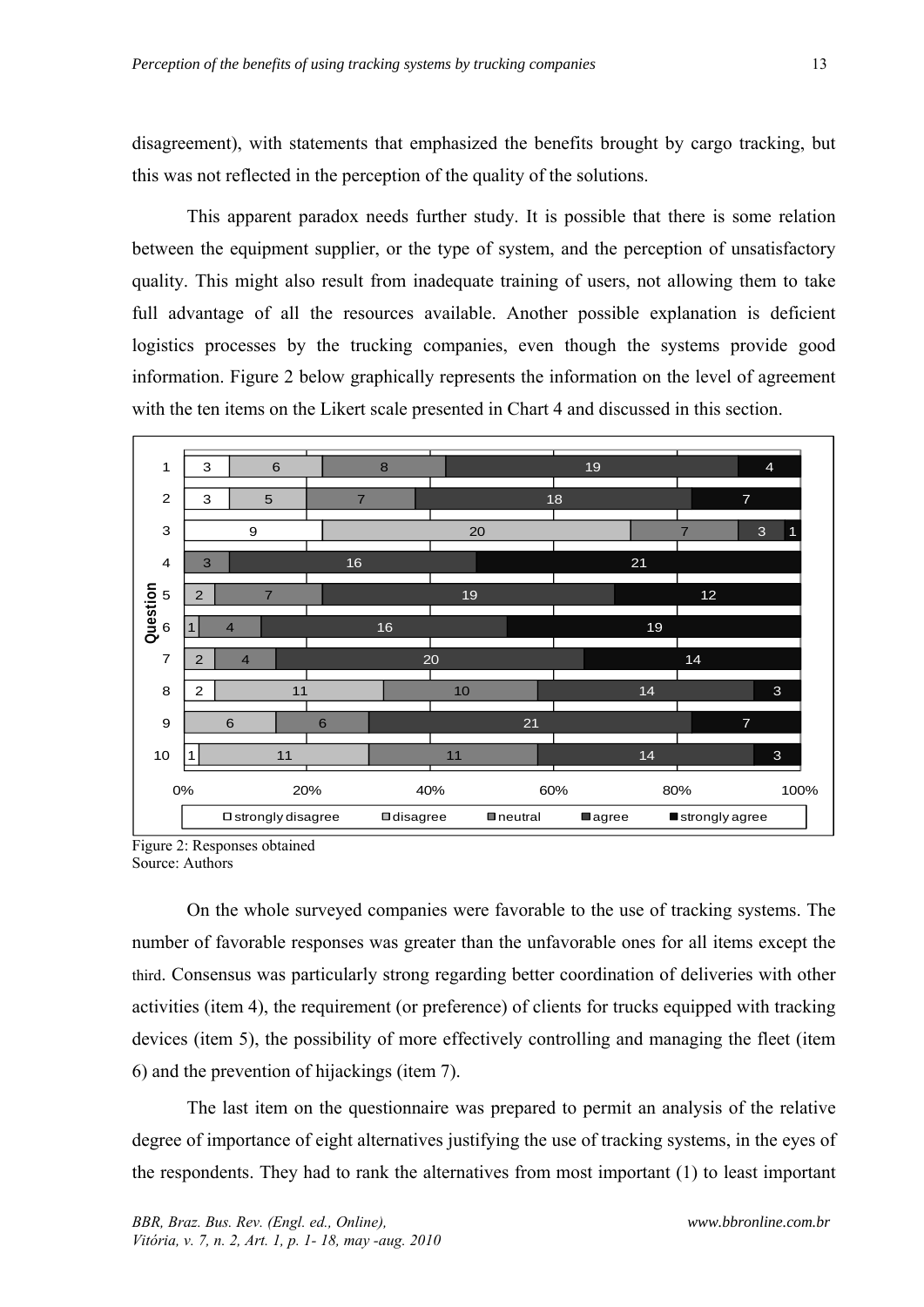(8). Chart 6 shows the results. Each line shows the number of respondents who defined the degree of importance indicated in the first column for the alternative of the particular column (indicated in the heading).

| Importance                                                                                                                                | Control of<br>route<br>deviations | Fleet<br>control<br>and<br>management | Logistics<br>coordination | <b>Elimination</b><br>the need<br>of<br>for insurance | Reduction<br>of the cost<br>of insurance | <b>Security</b><br>against<br>hijacking | <b>Driver</b><br>safety | More<br>valuable<br>service |  |
|-------------------------------------------------------------------------------------------------------------------------------------------|-----------------------------------|---------------------------------------|---------------------------|-------------------------------------------------------|------------------------------------------|-----------------------------------------|-------------------------|-----------------------------|--|
| 8                                                                                                                                         |                                   |                                       | ◠                         | 24                                                    | ◠                                        |                                         | ↑                       |                             |  |
|                                                                                                                                           |                                   |                                       |                           |                                                       | 10                                       |                                         |                         |                             |  |
| 6                                                                                                                                         |                                   |                                       |                           |                                                       | h                                        |                                         |                         | 12                          |  |
|                                                                                                                                           |                                   |                                       |                           |                                                       | 8                                        |                                         | 10                      |                             |  |
| 4                                                                                                                                         |                                   | 6                                     |                           |                                                       |                                          |                                         | π                       |                             |  |
| 3                                                                                                                                         |                                   | h                                     |                           |                                                       |                                          |                                         | −                       |                             |  |
| ↑                                                                                                                                         |                                   | q                                     | 10                        |                                                       |                                          |                                         | h                       |                             |  |
|                                                                                                                                           |                                   | 12                                    | 8                         |                                                       |                                          | 15                                      |                         |                             |  |
| M                                                                                                                                         | 4.3                               | 3.2                                   | 3.7                       | 6.7                                                   | 4.8                                      | 3.2                                     | 4.1                     | 4.8                         |  |
| <b>CHADT</b><br>HCINC<br><b>DECPONCES</b><br>ел <i>с</i> торс<br><b>HISTIEV</b><br>тл<br>THE<br><b>AHESTIAN</b><br>THE<br>ΛN<br>6<br>THAT |                                   |                                       |                           |                                                       |                                          |                                         |                         |                             |  |

**CHART 6 – RESPONSES TO THE QUESTION ON THE FACTORS THAT JUSTIFY USING TRACKING SYSTEMS** 

Source: Authors.

Note 1:  $M$  = weighted mean, 1 = most important; 8 = least important.

Note 2: The weighted mean only makes sense assuming that the ordinal sequence can be substituted by a scalar sequence, i.e., that the distance between two options is always constant (which once again represents a loosening of the methodological rigor of the study).

The weighted averages for each alternative are presented in the bottom line. We analyzed the results from two perspectives. First we present an analysis of the factors considered least important, which thus had higher weighted averages. Then we present the analysis of the factors considered most important by the respondents.

**Analysis of the least important factors:** The results in Chart 6 show that "elimination of the need for insurance" was considered the least relevant among all. This result indicates that the use of tracking systems, although reducing the chances of being robbed (as discussed before), does not eliminate the need to insure the cargo and vehicle against hijacking. It is possible to infer that the need for insurance continues to exist because of other possible loss events, particularly traffic accidents, over which tracking systems have smaller impact.

The second least important factor indicated by the respondents was "reduction of insurance cost". This result indicates that even though insurers charge lower premiums when carriers use tracking systems, as discussed in the literature review (Moura & Hamacher, 2004), this discount is not that important in the decision to use a tracking system.

**Analysis of the most important factors:** As can be seen in Chart 6, "security against hijacking of the cargo and/or truck" and "fleet control and management" are the most important in the respondents' perception. This combination of most relevant factors came as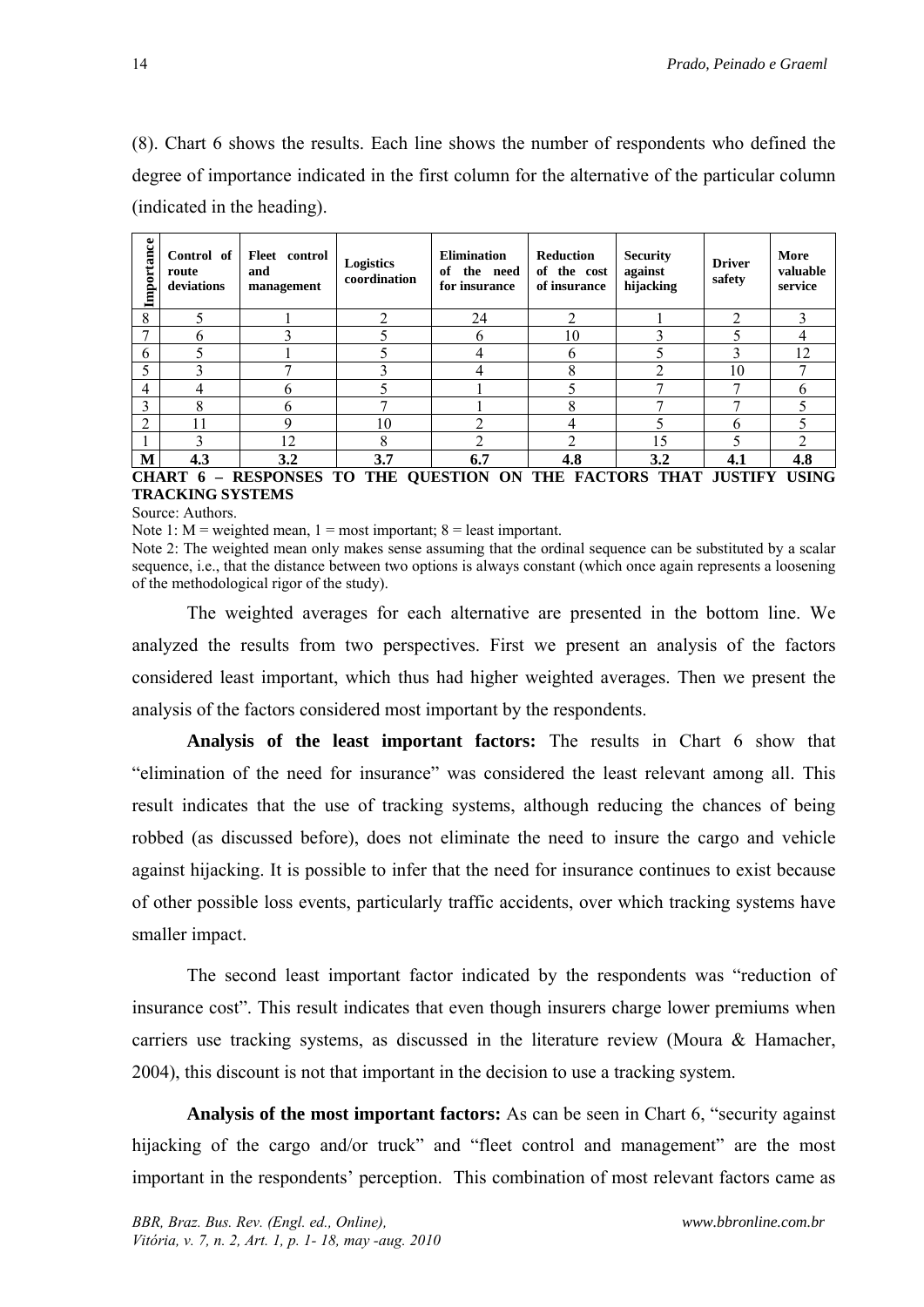a surprise to us. We believed that the acquisition of a tracking system was still prompted mainly by questions related to security (Cardoso, 2001; Aguilera et al., 2003; Malinverni, 2005; Giopato, 2005) and that the possibility of better fleet control would only be a positive "side effect", perceived *a posteriori*. However, the respondents considered the two reasons equally important for a decision to use fleet tracking.

### **5. CONCLUSIONS**

The results of this survey among trucking company owners and managers were in general in line with the findings reported in the previous literature. Nevertheless, some results represent important findings.

Although the sample was composed only of the actual or potential customers of a single truck dealership, we believe the fact that it sells a wide range of vehicles, from lightduty to super-heavy-duty trucks, means the sample was not overly skewed. In other words, there are no reasons to believe that the respondents are any different to the general population of trucking companies operating in the study region. Therefore, we believe the results obtained can be extrapolated with relative security to the universe of all cargo carriers in the Curitiba metropolitan area.

The responses show that tracking technology is well disseminated and is no longer only feasible for large companies. It is also evident that this general use of tracking systems by providers of transport and logistics services means it no longer represents a big competitive advantage. Instead, in many cases it has become a requirement for cargo owners to hire a trucking firm.

Analysis of the more specific results shows that two main factors prompt companies to use tracking systems: an effort to increase security against hijacking and an attempt to improve logistics coordination and fleet control. These factors seem to be equally important. This is a valuable finding, since it indicates there is a good level of awareness within trucking companies of the strategic importance of logistics coordination, seeing as how tracking systems were initially adopted in Brazil mainly to reduce hijacking.

Future studies can examine in more depth the reasons for firms to use tracking systems and might well reflect diverging opinions on the efficacy of these systems. We believe this can be related to the quality of the service offered by the many vendors or the type of system utilized (some communicate via satellite, others by cellular phone or radio). It is also possible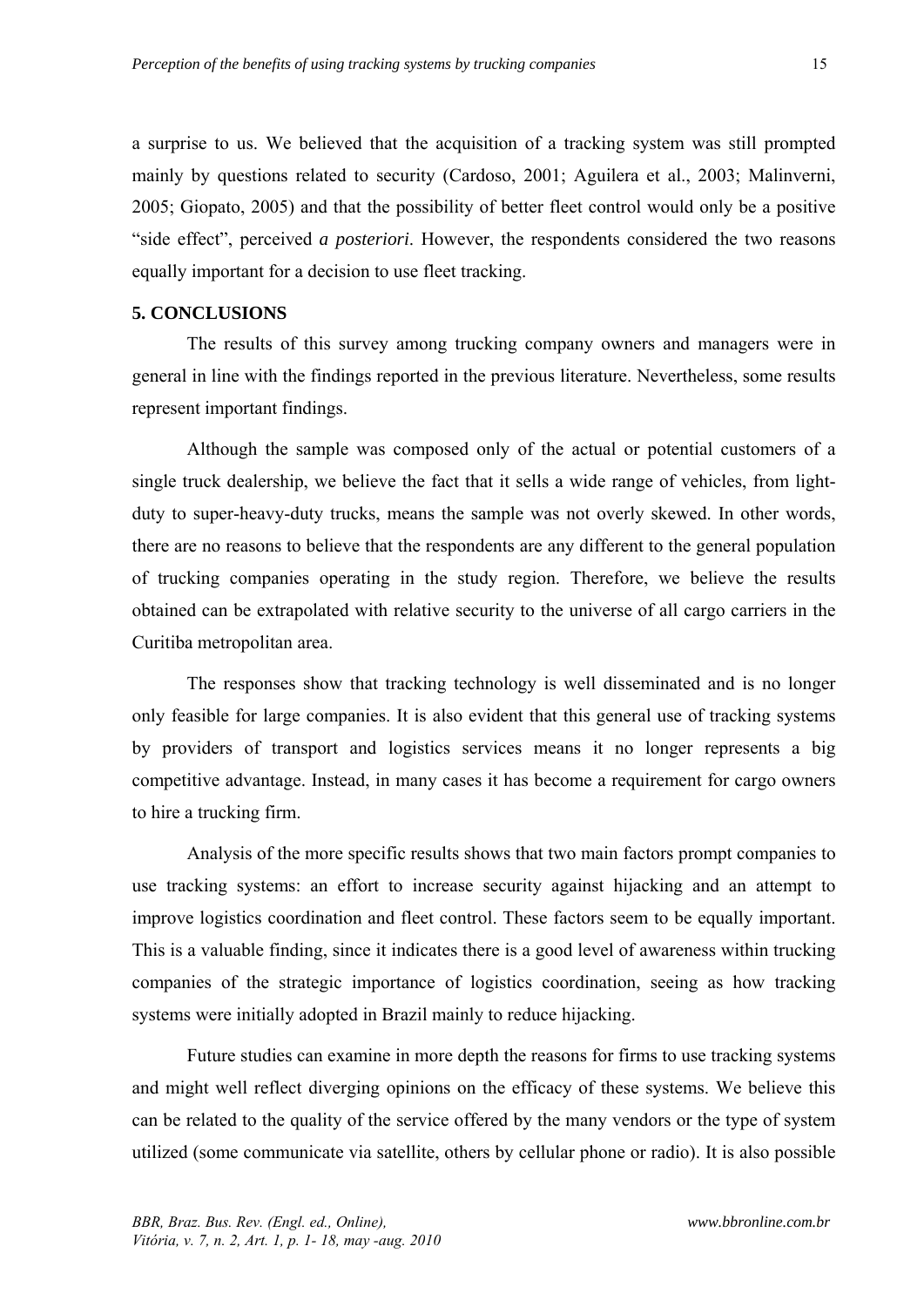that the perception of unsatisfactory quality partly results from a lack of user training in all the system's resources. The data analyzed in this study do not shed light on this question.

Another interesting aspect that can be analyzed in future studies is whether there are significant differences in the perception of the utility of tracking systems according to the size of the company. In this study we did not try any segmentation in this respect, because the sample was too small to provide any statistically significant evidence. It would seem that larger companies should consider fleet management and logistics coordination to be more important factors than small firms would.

Despite the interesting results obtained, this study has some limits that reduce the broadness of its conclusions. The main one is that we used a regional sample, represented by customers and potential customers of a single truck dealership, which sells models from only one maker. This limits the ability to make inferences, mainly in the case of carriers operating in other regions of the country.

In the final analysis, we believe this examination of the use of fleet tracking systems is relevant to stimulate debate on the importance of these systems, not only for reasons of operational security, but also for more strategic motives of logistics coordination and integration. Transport is obviously fundamental to the logistics of the great majority of productive endeavors, and using the state of the art in tracking systems to improve the efficiency and flexibility of the services rendered can make trucking companies, their clients and the country's entire economy more competitive.

## **6. REFERENCES**

ABRAHÃO, Fábio; SOARES, Newton. **Estratégia de terceirização de serviços de transporte**: Parte 1. Rio de janeiro: UFRJ, Coppead, 2007 Disponível em: <http://www.centrodelogistica.org/new/artigos\_coppead/Coppead\_135\_completo.pdf>. Acesso em: 26 maio 2008.

AGUILERA, Luiz Manoel; GIMENEZ, Claudemir; BACIC, Miguel Juan. Sistemas de gerenciamento de transportes: estudo de caso. In: SIMPÓSIO DE ENGENHARIA DE PRODUÇÃO (SIMPEP), 10., 2003, Bauru. **Anais...** Bauru: Unesp, 2003.

AKABANE, Getúlio K.; NUNES, Luiz Carlos. Os Benefícios do comércio móvel em logística: uma pesquisa exploratória na Cesari Empresa Multimodal de Movimentação de Materiais Ltda. In: ENCONTRO NACIONAL DA ASSOCIAÇÃO NACIONAL DOS PROGRAMAS DE PÓS-GRADUAÇÃO EM ADMINISTRAÇÃO (ENANPAD). 29., 2004, Curitiba. **Anais...** Rio de Janeiro: Anpad, 2004.

BALLOU, Ronald H. **Gerenciamento da cadeia de suprimentos**: planejamento, organização e logística empresarial. Porto Alegre: Bookman, 2001.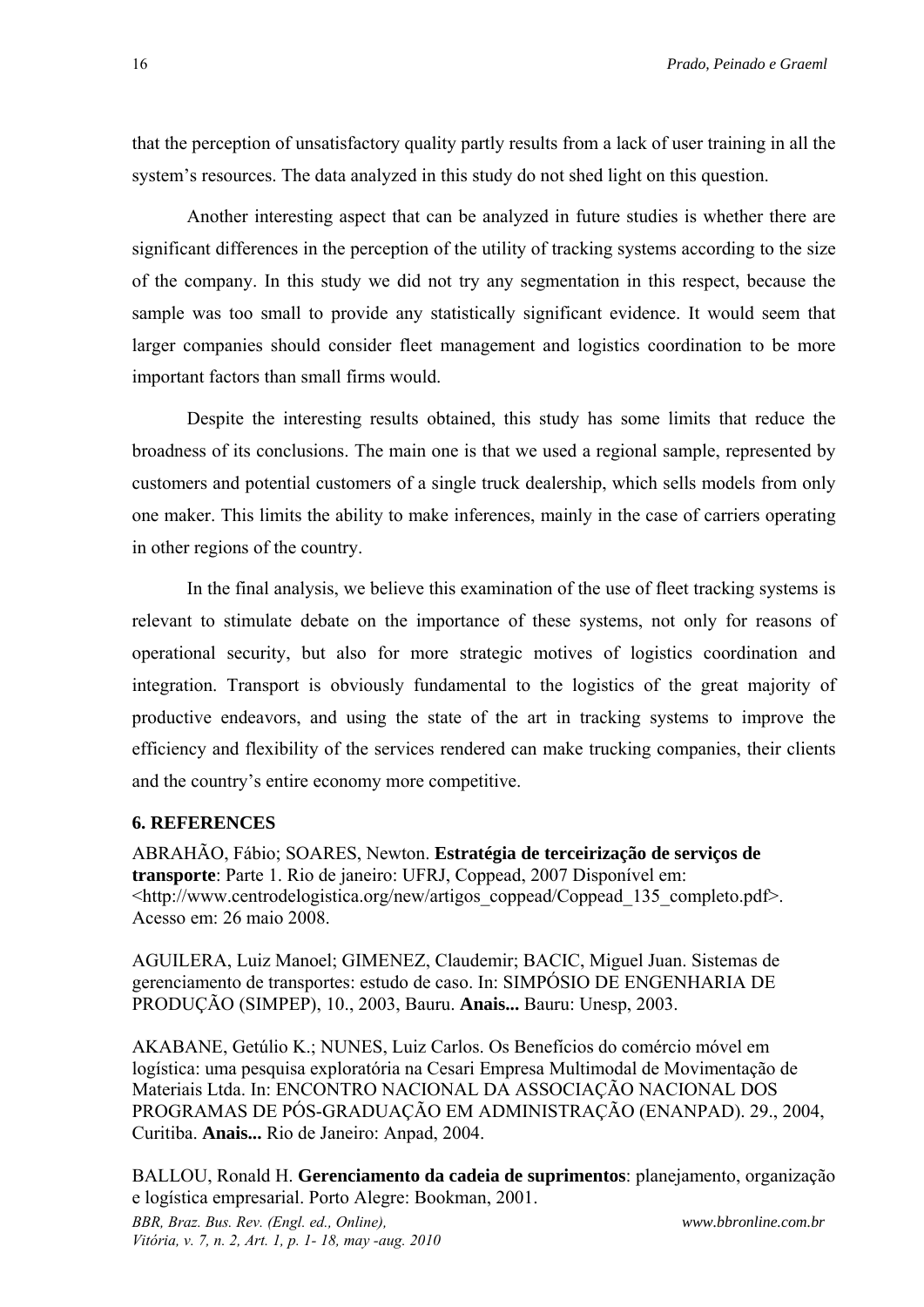BELIZARIO, Tatiana Branco; GIMENEZ, Claudemir; AGUILERA, Luiz Manoel; BACIC, Miguel Juan. Difusão da tecnologia da informação aplicada ao transporte rodoviário de cargas. In: ENCONTRO NACIONAL DE ENGENHARIA DE PRODUÇÃO (ENEGEP), 12., 2002, Curitiba. **Anais...** Porto Alegre: Abepro, 2002.

BOUZON, M.; CORRÊA, K. C. Tecnologia da informação aplicada à logística. **GELOG-UFSC. Grupo de estudos logísticos**, 2006.

BOWERSOX, Donald J.; CLOSS, David J.; COOPER, M. Bixby. **Gestão logística de cadeias de suprimentos**. Porto Alegre: Bookman, 2006.

CARDOSO, F. Rastreamento por satélite: mais do que uma questão de segurança. **Revista Tecnologística,** São Paulo, n. 71, outubro, 2001.

CHOPRA, Sunil; MEINDL, Peter. **Gerenciamento da cadeia de suprimentos**: estratégia, planejamento e operação. São Paulo: Prentice Hall, 2003.

CNT. Confederação Nacional do Transporte. **Combate ao roubo de cargas**. Brasília, 2003. Disponível em: <www.cnt.org.br>. Acesso em: 19 jan. 2008.

CORRÊA, Henrique Luiz; ASSUNÇÃO, Joaquim José Correia Jr; CORRÊA, Carlos Alberto. Gestão de operações e a nova economia. In: SIMPÓSIO DE ADMINISTRAÇÃO DA PRODUÇÃO, LOGÍSTICA E OPERAÇÕES INDUSTRIAIS (SIMPOI), 8., 2005, São Paulo. **Anais...** São Paulo: FGV, 2005.

GIOPATO, Daniela. Rastreamento: o parceiro do transportador. **Revista O Carreteiro**. São Paulo, ano 37, n. 385, out. 2006. Disponível em:

<http://www.revistaocarreteiro.com.br/modules/revista.php?recid=339&edid=33>. Acesso em: 28 maio 2008.

HIJJAR, Maria Fernanda. Preços de frete rodoviário no Brasil. **Centro de Estudos em Logística CEL/Coppead**, 2008. Disponível em: <http://www2.coppead.ufrj.br/port/index.php?option=com\_docman&task=cat\_view&gid=56 &Itemid=204>. Acesso em: 01 nov. 2009.

KILPALA, Heli; ISKANIUS, Päivi; SOLVANG, Wei Deng; WIDMARK, Jenny. The ICT capability of small and medium-sized logistics service providers. In: ANNUAL INTERNATIONAL CONFERENCE OF THE EUROPEAN OPERATIONS MANAGEMENT ASSOCIATION (EUROMA), 13., 2006, Glasgow, Scotland. **Proceedings...** Glasgow: EurOMA, 2006.

LIMA, Maurício Pimenta. Custos logísticos na economia brasileira. Centro de Estudos em Logística CEL/Coppead. **Revista Tecnologística,** São Paulo, Ano XI, n. 122, Jan. 2006.

MACOHIN, Gilmar Amilton; RODRÍGUEZ, Carlos Manuel Taboada; RAZZOLINI FILHO, Edelvino. Logistics operator: new competitive positioning for road transportation of load companies in Brazil. In: ANNUAL INTERNATIONAL CONFERENCE OF THE EUROPEAN OPERATIONS MANAGEMENT ASSOCIATION (EUROMA), 11., 2004, Fontainebleau. **Proceedings...** Fontainebleau: EurOMA, 2004.